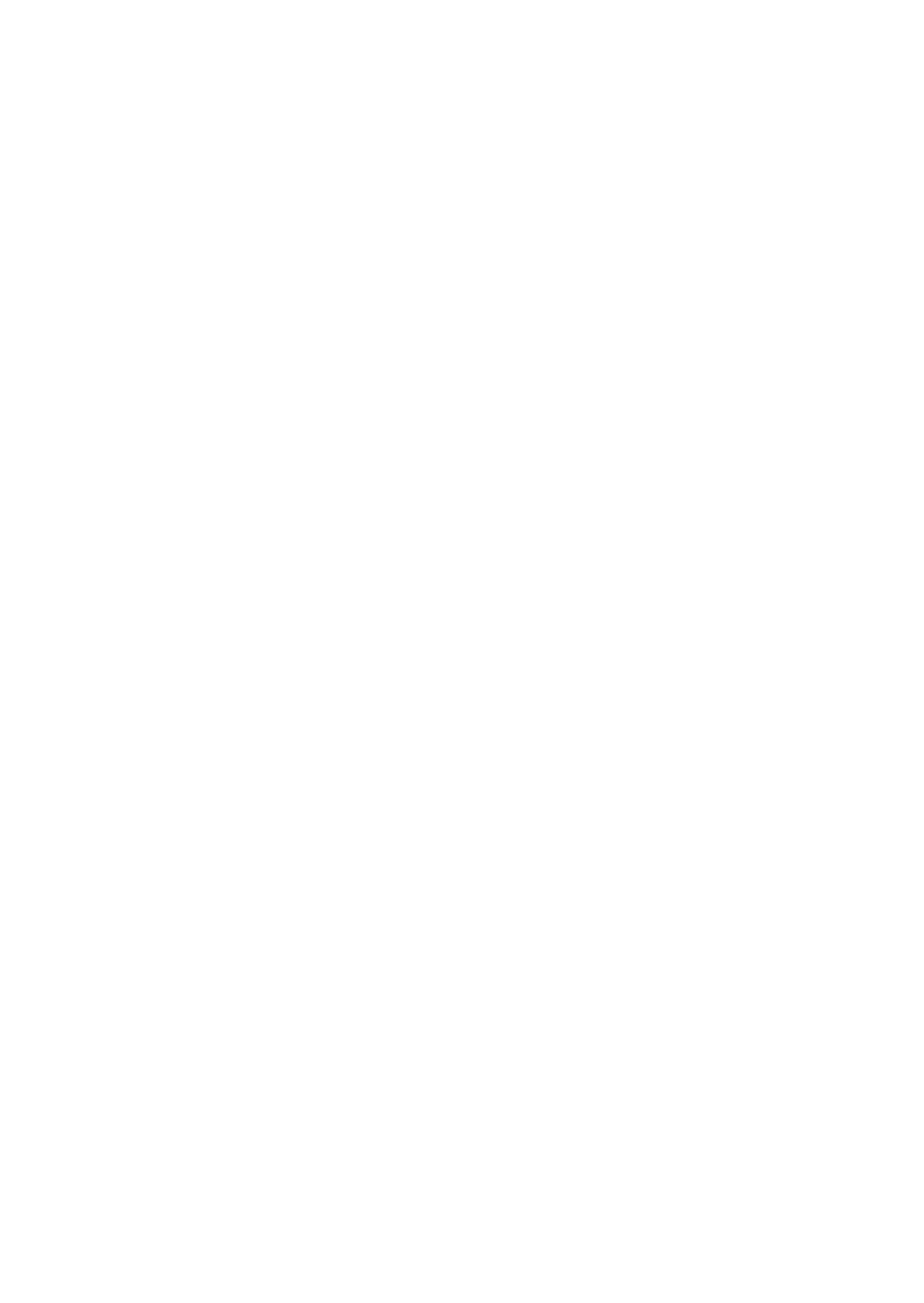# solar*edge*

### <span id="page-2-0"></span>**Disclaimers**

### <span id="page-2-1"></span>Important Notice

Copyright © SolarEdge Inc. All rights reserved.

No part of this document may be reproduced, stored in a retrieval system, or transmitted, in any form or by any means, electronic, mechanical, photographic, magnetic, or otherwise, without the prior written permission of SolarEdge Inc.

This document is solely for the use of SolarEdge customers and employees.

The material furnished in this document is believed to be accurate and reliable. However, SolarEdge assumes no responsibility for the use of this material. SolarEdge reserves the right to make changes to the material at any time and without notice. You may refer to the SolarEdge web site [\(www.solaredge.com\)](http://www.solaredge.com/) for the most updated version.

All company and brand products and service names are trademarks or registered trademarks of their respective holders.

Patent marking notice:<http://www.solaredge.com/groups/patent>

The general terms and conditions of purchase of SolarEdge products shall apply.

The content of these documents is continually reviewed and amended, where necessary. However, discrepancies cannot be excluded. No guarantee is made for the completeness of these documents.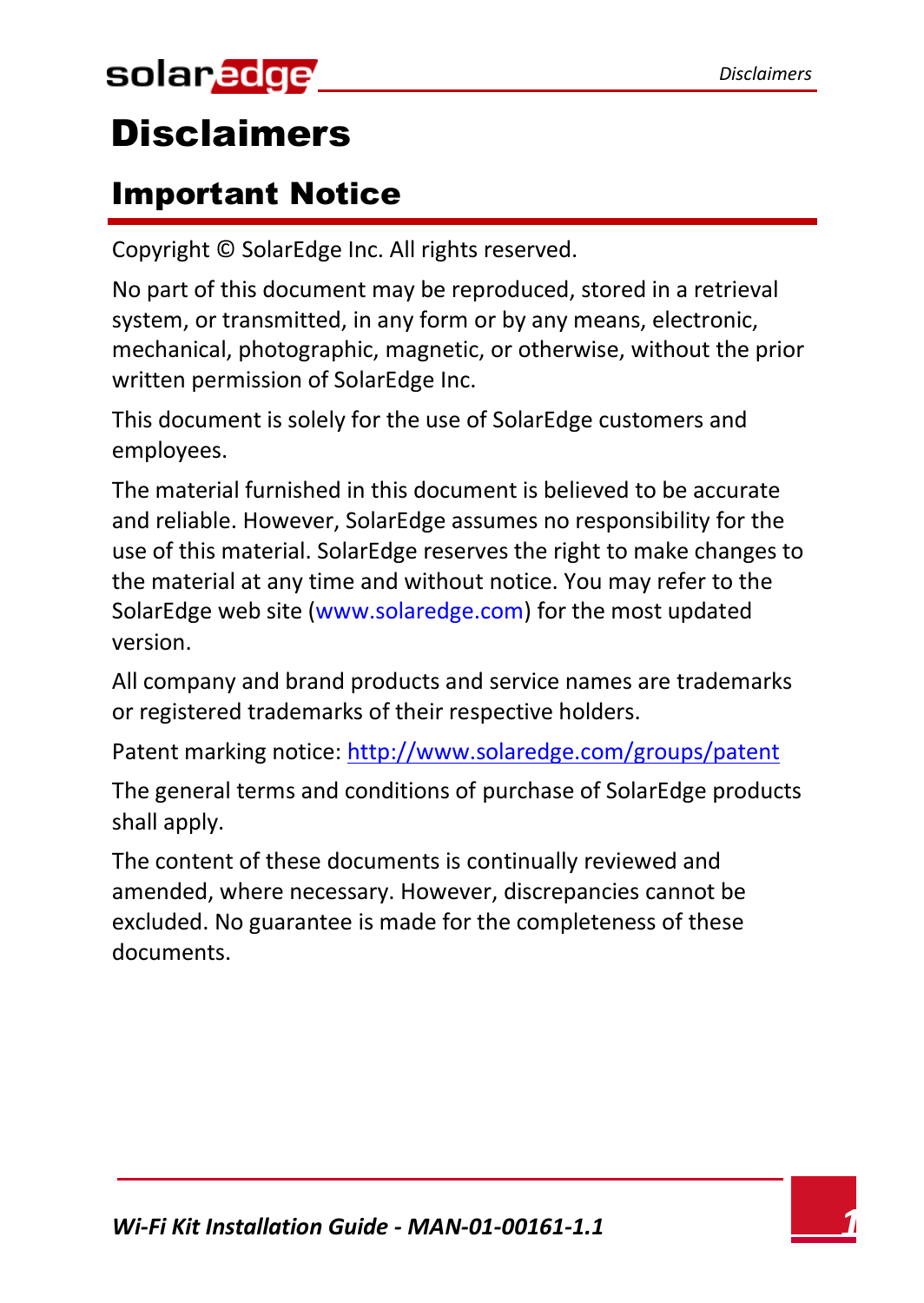### <span id="page-3-0"></span>Emission Compliance

This equipment has been tested and found to comply with the limits applied by the local regulations. These limits are designed to provide reasonable protection against harmful interference in a residential installation. This equipment generates, uses and can radiate radio frequency energy and, if not installed and used in accordance with the instructions, may cause harmful interference to radio communications. However, there is no guarantee that interference will not occur in a particular installation. If this equipment does cause harmful interference to radio or television reception, which can be determined by turning the equipment AC circuit breaker OFF and ON, you are encouraged to try to correct the interference by one or more of the following measures:

- Reorient or relocate the receiving antenna.
- $\blacksquare$  Increase the separation between the equipment and the receiver or its antenna.
- Connect the equipment into an outlet on a circuit different from that to which the receiver is connected.
- Consult the dealer or an experienced radio/TV technician for help.

Changes or modifications not expressly approved by the party responsible for compliance may void the user's authority to operate the equipment.

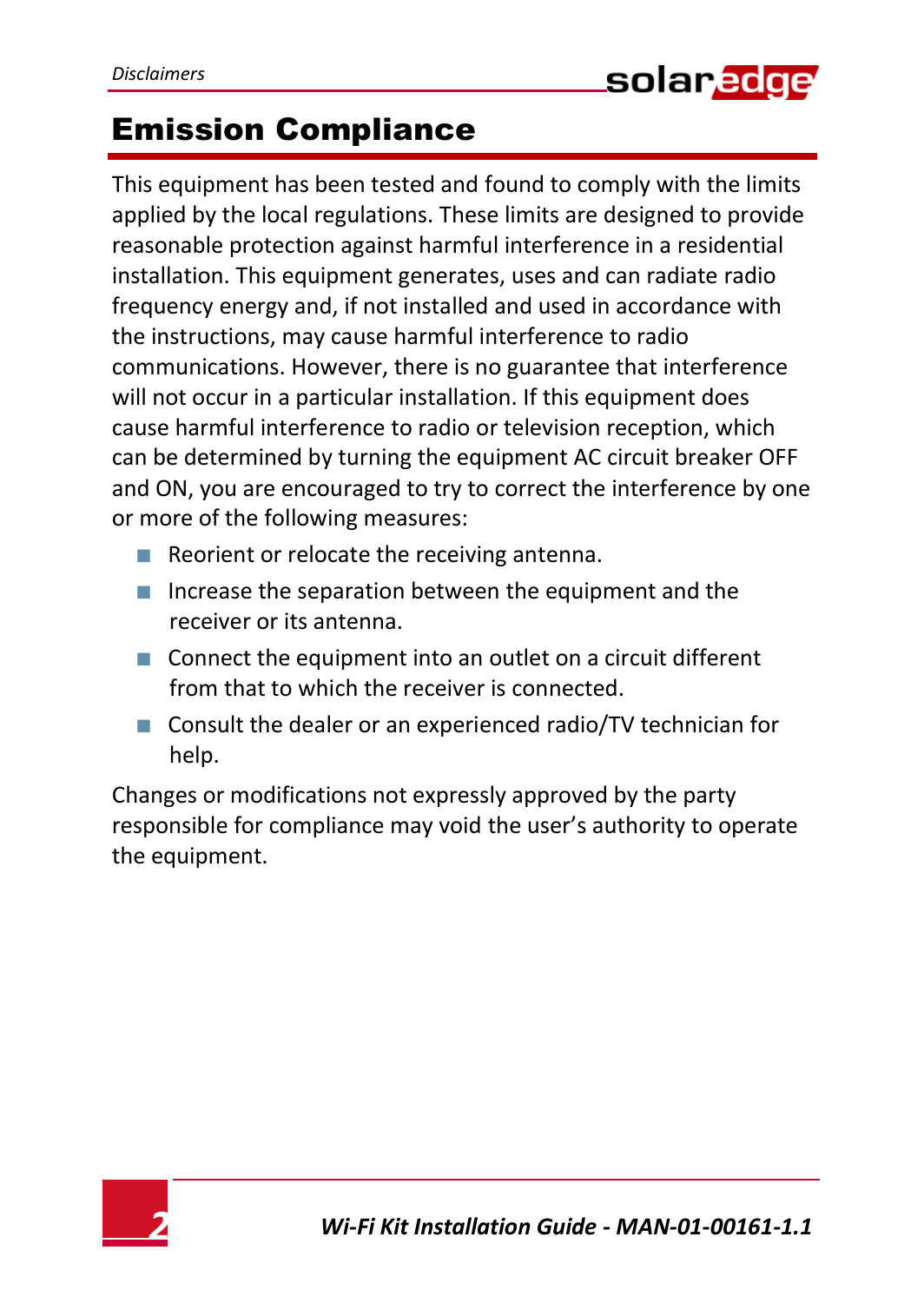# solarddge

# <span id="page-4-0"></span>Table of Contents

| Chapter 2: Installing the Antenna and the Wi-Fi Module  7 |  |
|-----------------------------------------------------------|--|
| Chapter 3: Configuring the Wi-Fi Communication  11        |  |
|                                                           |  |
| Connecting to a Selected Network  13                      |  |
|                                                           |  |
|                                                           |  |
| Appendix B: Technical Specifications  20                  |  |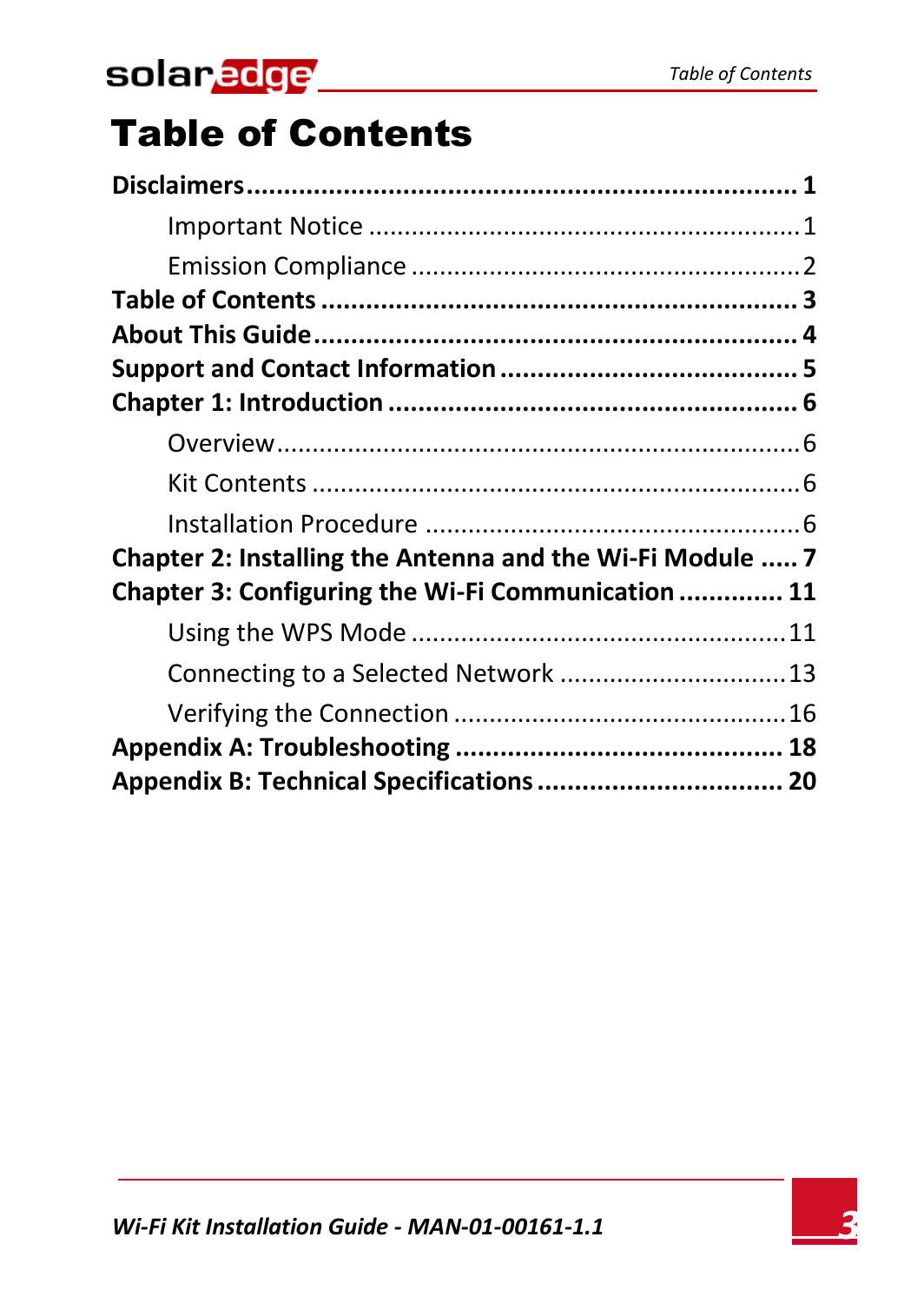

# <span id="page-5-0"></span>About This Guide

This user guide is intended for Photovoltaic (PV) system owners, installers, technicians, maintainers, and integrators who use the SolarEdge power harvesting system.

This manual describes how to install and set up Wi-Fi communication in a SolarEdge device (inverter, Control and Communication Gateway - CCG or Safety and Monitoring Interface – SMI). The manual instructions and graphics refer to the inverter however apply to the CCG and SMI as well.

This guide assumes that the SolarEdge power harvesting system is already installed and commissioned. For additional information about how to install and commission the SolarEdge power harvesting system, refer to the relevant installation guide.

The guide includes the following chapters:

- **[Chapter 1: Introduction](#page-7-0)**, pag[e 6,](#page-7-0) describes the SolarEdge Wi-Fi functionality and connection.
- **[Chapter 2: Installing the Antenna](#page-8-0) and the Wi-Fi Module,** page [7,](#page-8-0) describes how to mount, connect and verify the connection of the Wi-Fi module and antenna.
- **[Chapter 3: Configuring](#page-12-0) the Wi-Fi Communication**, pag[e 11,](#page-12-0)  describes how to set up the Wi-Fi communication type in the inverter.
- **[Appendix A: Troubleshooting](#page-19-0)** pag[e 18,](#page-19-0) describes communication failures, errors and status messages that appear on the LCD panel when an error occurs, and how to troubleshoot them.
- **[Appendix B: Technical Specifications](#page-21-0)** pag[e 18,](#page-19-0) provides specifications of the SolarEdge Wi-Fi module.

For further information, datasheets and the most up-to-date certifications for various products in different countries, please visit the SolarEdge website: *[www.solaredge.com](http://www.solaredge.com/)*.

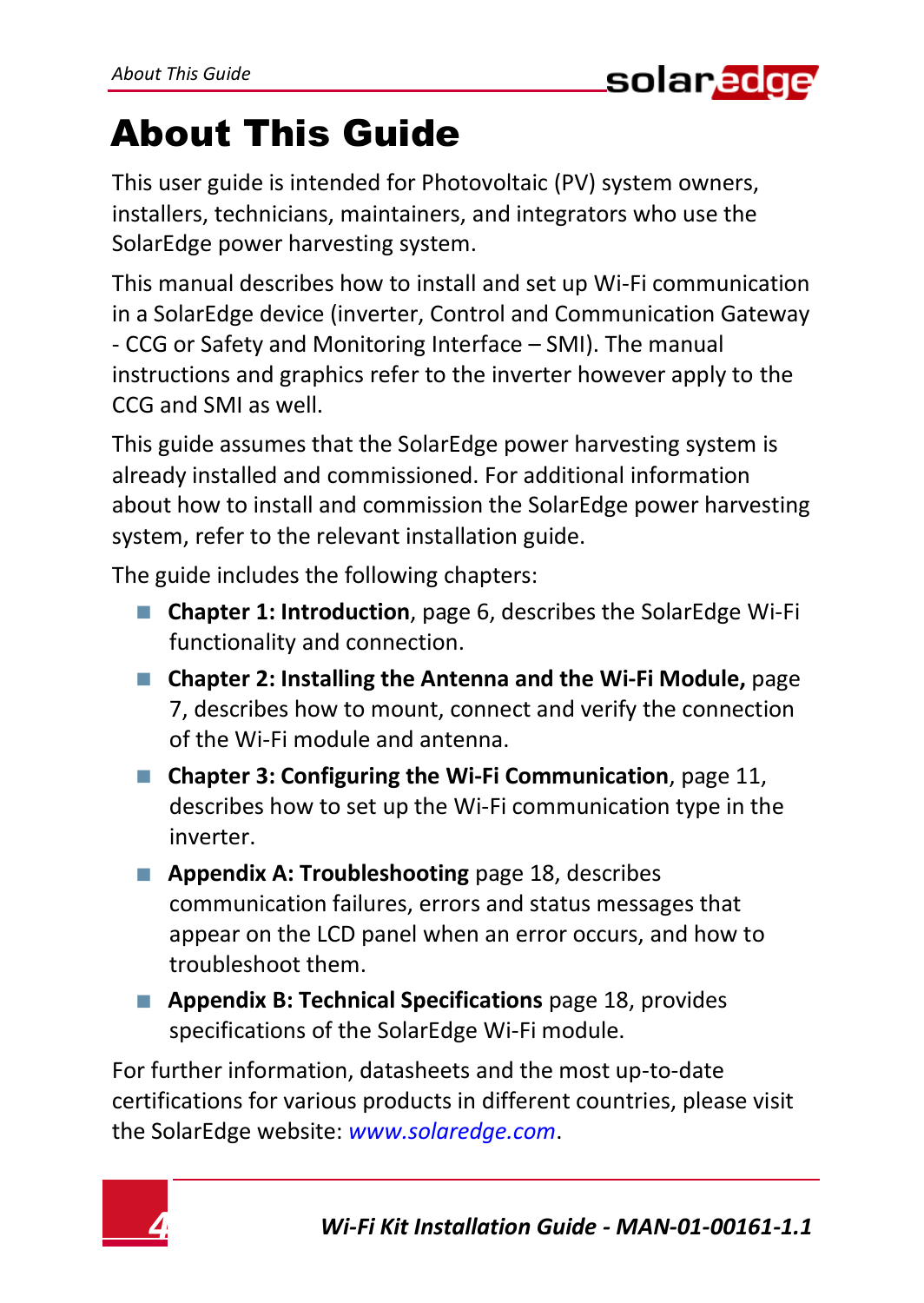

# <span id="page-6-0"></span>Support and Contact Information

If you have technical queries concerning our products, please contact us:

| Germany            | +49 89-45459730  | support@solaredge.de       |
|--------------------|------------------|----------------------------|
| France             | 0800917410       | support@solaredge.fr       |
| Belgium            | 080073041        | support@solaredge.be       |
| Italy              | 800 784 824      | support@solaredge.it       |
| Japan              | +81.3.5530.9360  | support@solaredge.jp       |
| Asia Pacific       |                  | support asia@solaredge.com |
| US & Canada        | 1877 360 5292    | support@solaredge.us       |
| <b>Netherlands</b> | 08000221089      | support@solaredge.com      |
| United Kingdom     | 0800 028 1183    |                            |
| Greece             | 00800125574      |                            |
| Israel             | +972 73 240-3118 |                            |
| Australia          | 1800 46 55 67    |                            |
| Worldwide          | +972 73 240-3118 |                            |
| Fax                | +972 73 240-3117 |                            |

Before contacting SolarEdge, ensure you have the product serial number as appears on its label.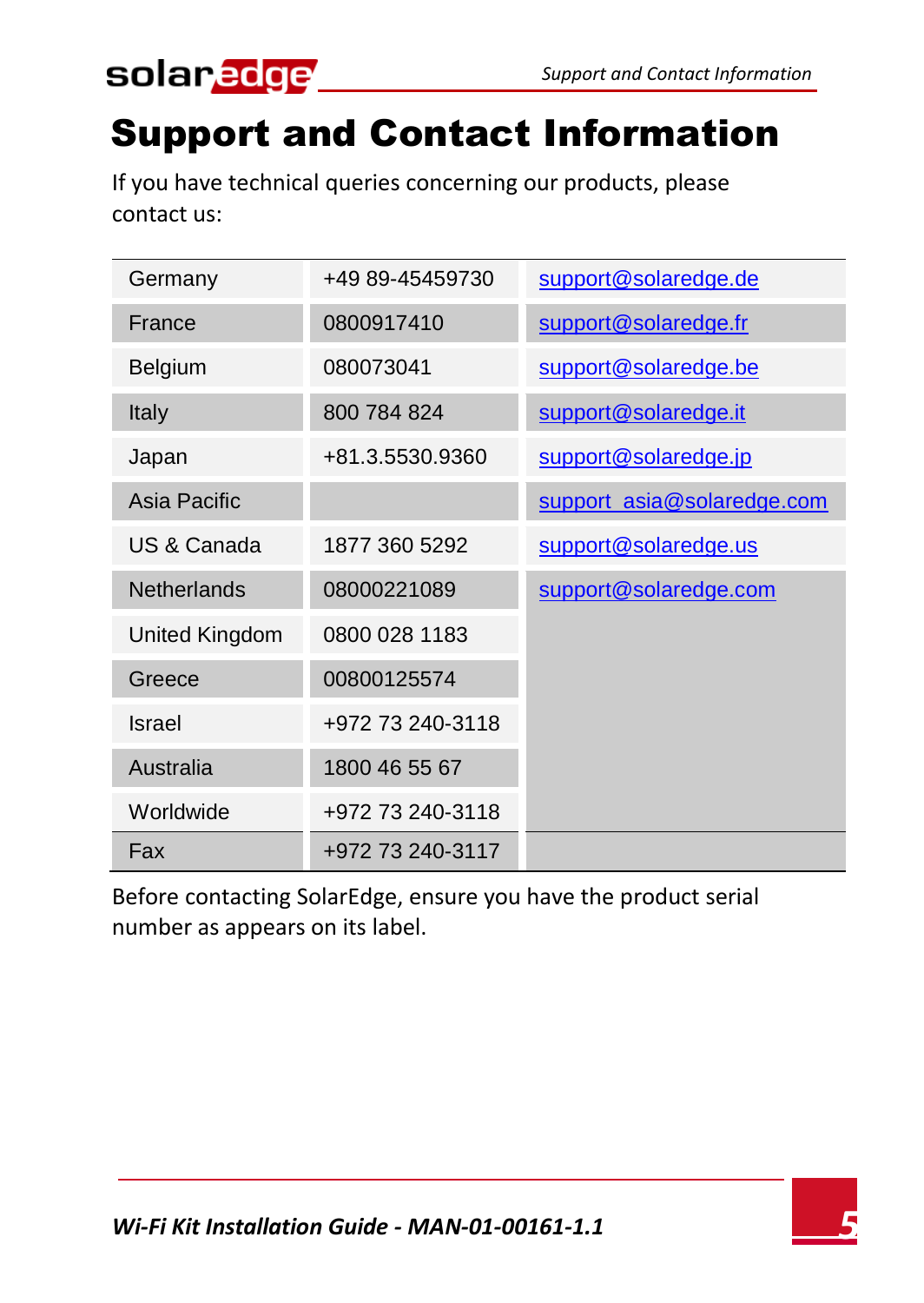

# <span id="page-7-0"></span>Chapter 1: Introduction

### <span id="page-7-1"></span>**Overview**

The Wi-Fi communication option enables connecting a SolarEdge device (inverter, CCG or SMI) to the SolarEdge monitoring portal. You can wirelessly connect multiple devices to the monitoring portal, or connect an RS485 chain (bus) of devices to the monitoring portal by using Wi-Fi connection between the master device and the portal.

### <span id="page-7-2"></span>Kit Contents

- Wi-Fi module
- Antenna
- RF cable with a mounting clip
- This installation guide

### <span id="page-7-3"></span>Installation Procedure

The following illustrates the steps required for the installation:



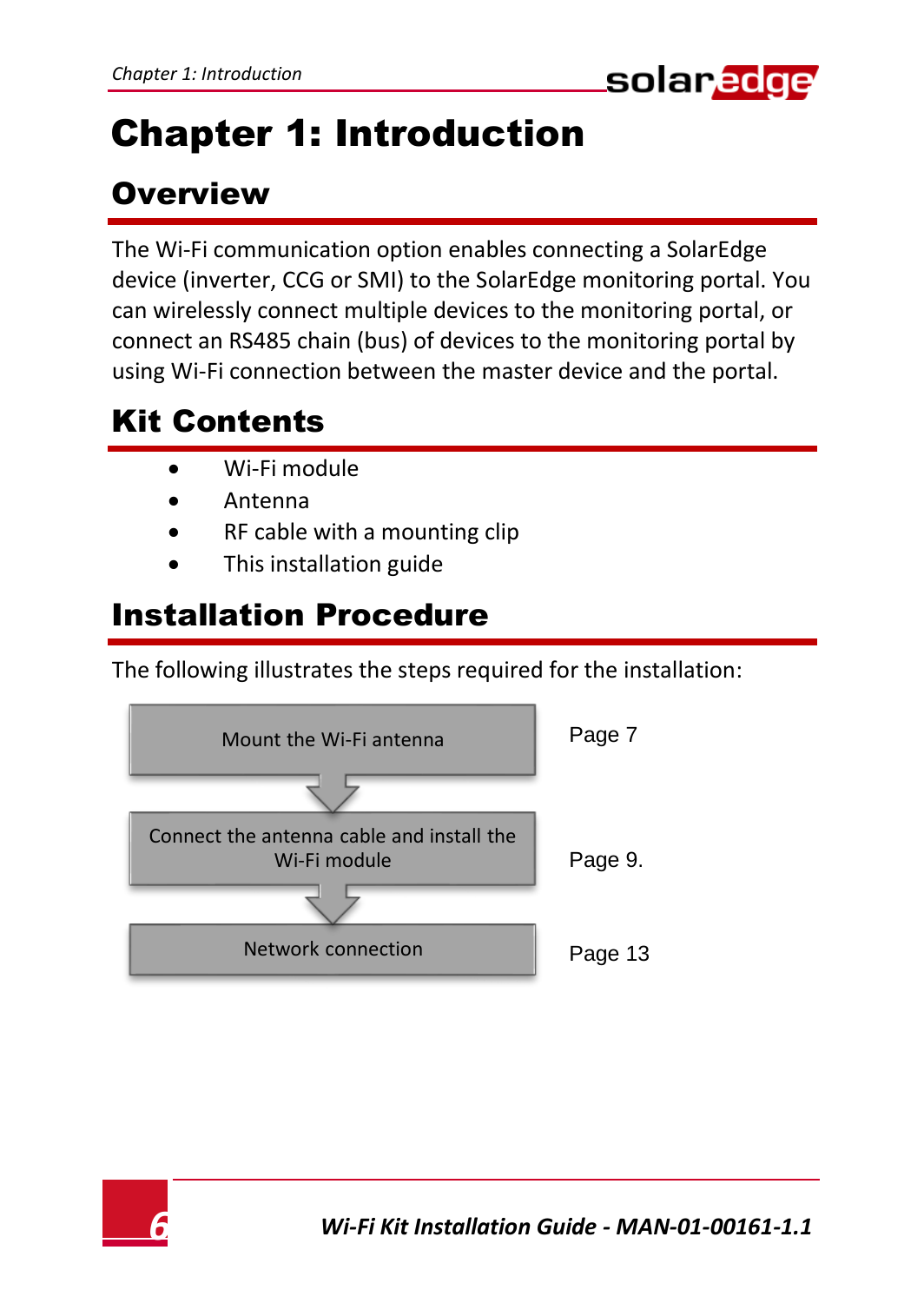# <span id="page-8-0"></span>Chapter 2: Installing the Antenna and the Wi-Fi Module

Install a Wi-Fi antenna and module in all the devices that will communicate within the network.



**1** Connect the antenna to the mounting clip.



#### **Figure 1: Connecting the antenna to the mounting clip**

2 Attach the mounting clip with the antenna vertically to the top of the inverter. You may attach the clip to the heat sink fins or the inverter side.



**Figure 2: Antenna mounted on the inverter**

For other SolarEdge devices, or if not mounting the antenna on the inverter, install the clip on the wall using two screws (not supplied). The antenna must be vertical and at least 6 cm/2.4″ away from metal surfaces (including the inverter side).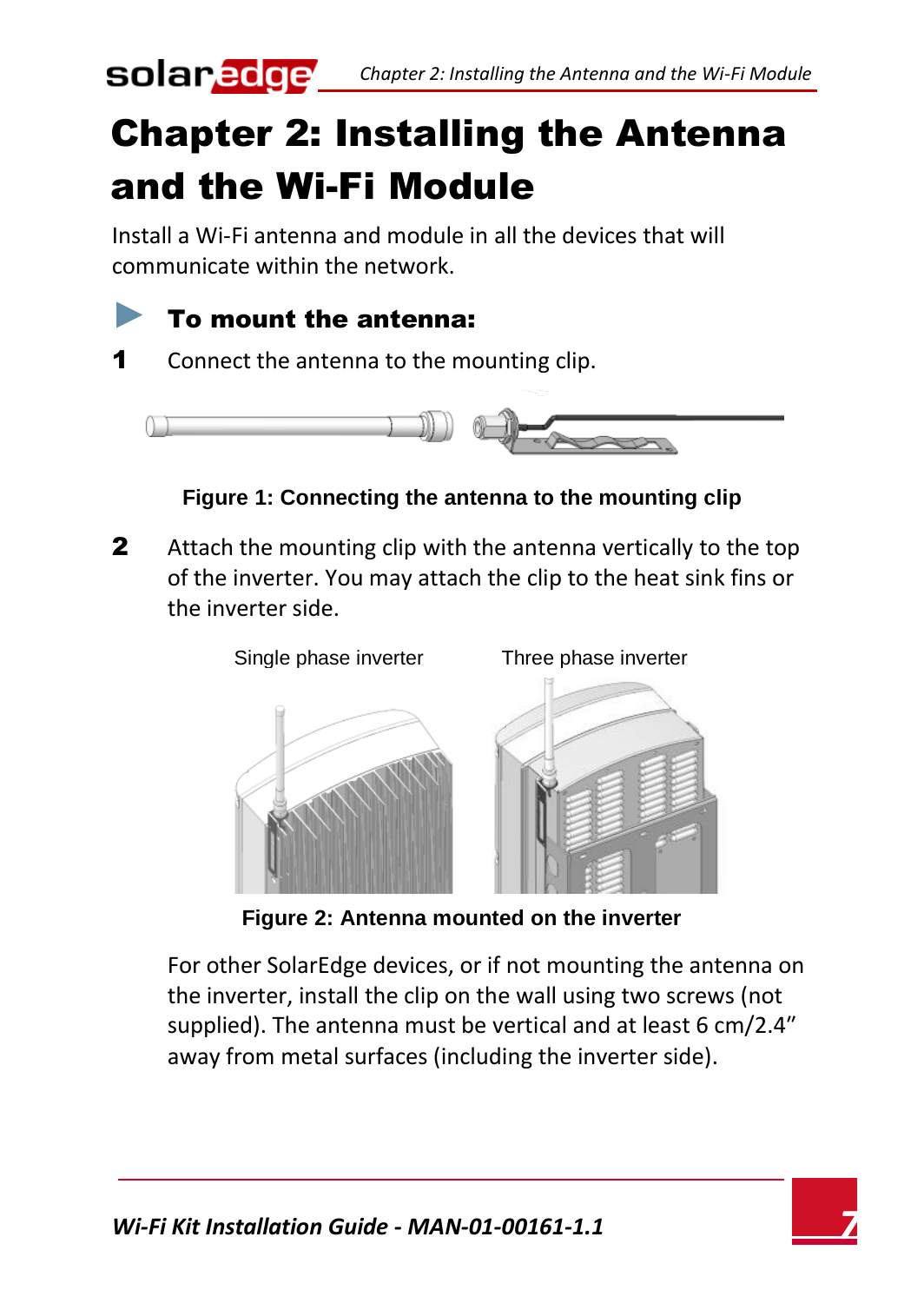

3 Route the antenna cable along the inner fins or the inverter side, within the mounting bracket. Make sure the cable is tightened along the inverter enclosure.



**Figure 3: Routing the antenna cable (three phase inverter)**

#### To connect the antenna cable:

- 1 Disconnect the AC power to the inverter and wait 5 minutes.
- 2 Remove the inverter cover as described in its manual.
- **3** Open the gland numbered 1 at the bottom of the SolarEdge inverter.



**Figure 4: Inverter sealing glands** 

4 Remove the rubber seal from the gland and insert the RF cable through the gland cover and the opened connection of the inverter.

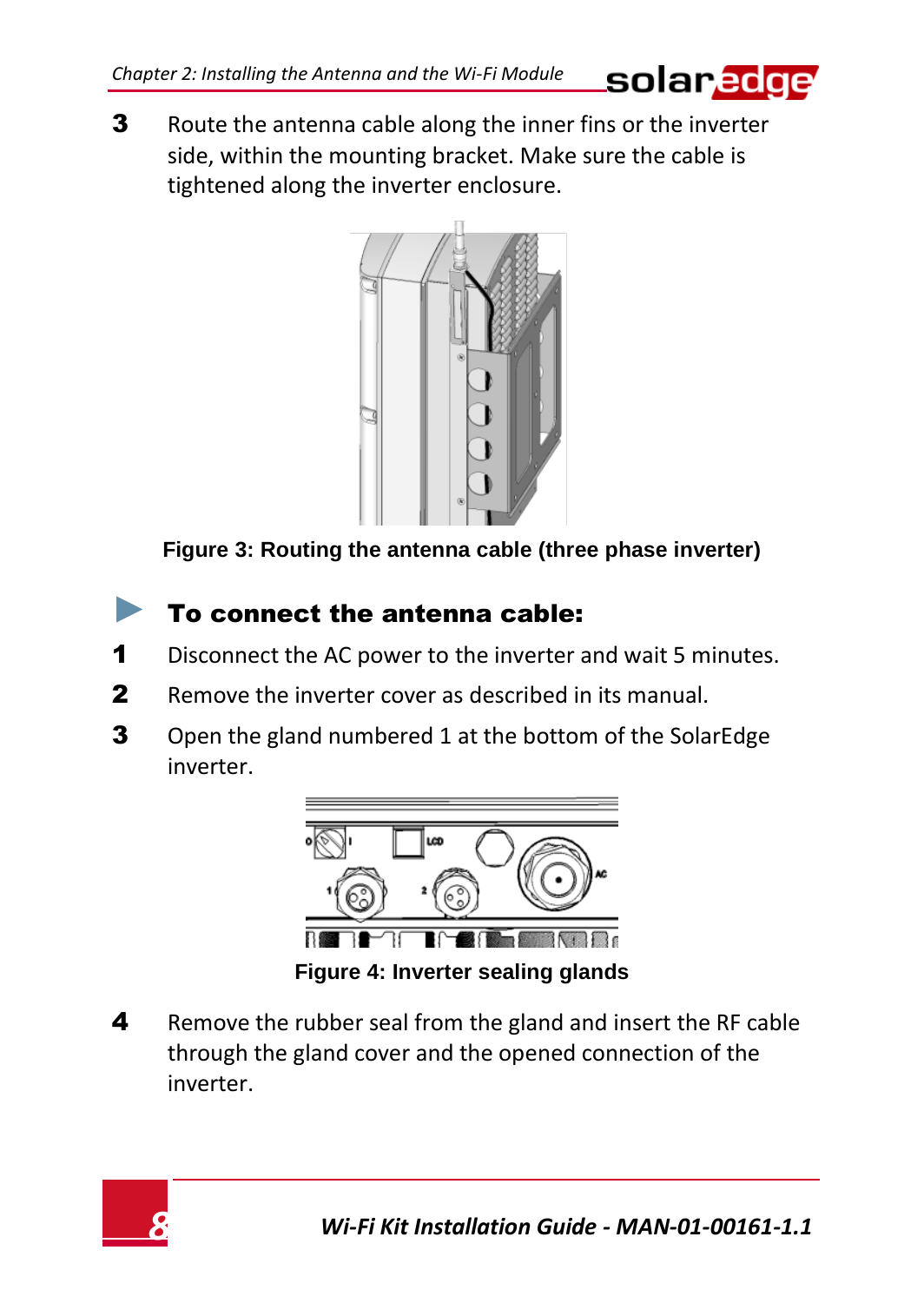5 Push the cable into the cut opening of the rubber seal.

solar.edge



**Figure 5: Rubber seal** 

- **6** Insert the rubber seal with the cable into to the gland body and reconnect the gland to the inverter. Tighten the sealing gland.
- **7** Insert the excess cable length into the inverter until the cable can be tightly attached to the inverter side.

#### <span id="page-10-0"></span>To mount the Wi-Fi module in the inverter:

- 1 Connect the Wi-Fi module in its place on the communication board, as shown below. Follow these guidelines:
	- Use the marking on the communication board to plug in the Wi-Fi module with the correct orientation.
	- Insert the Wi-Fi module such that all pins are correctly positioned in the communication board socket, and no pins are left out of their socket.
	- Make sure that the module is firmly in place.
- 2 Route the cable towards the Wi-Fi module along the communication board side.
- **3** Tighten the cable to the communication board using the two cable ties.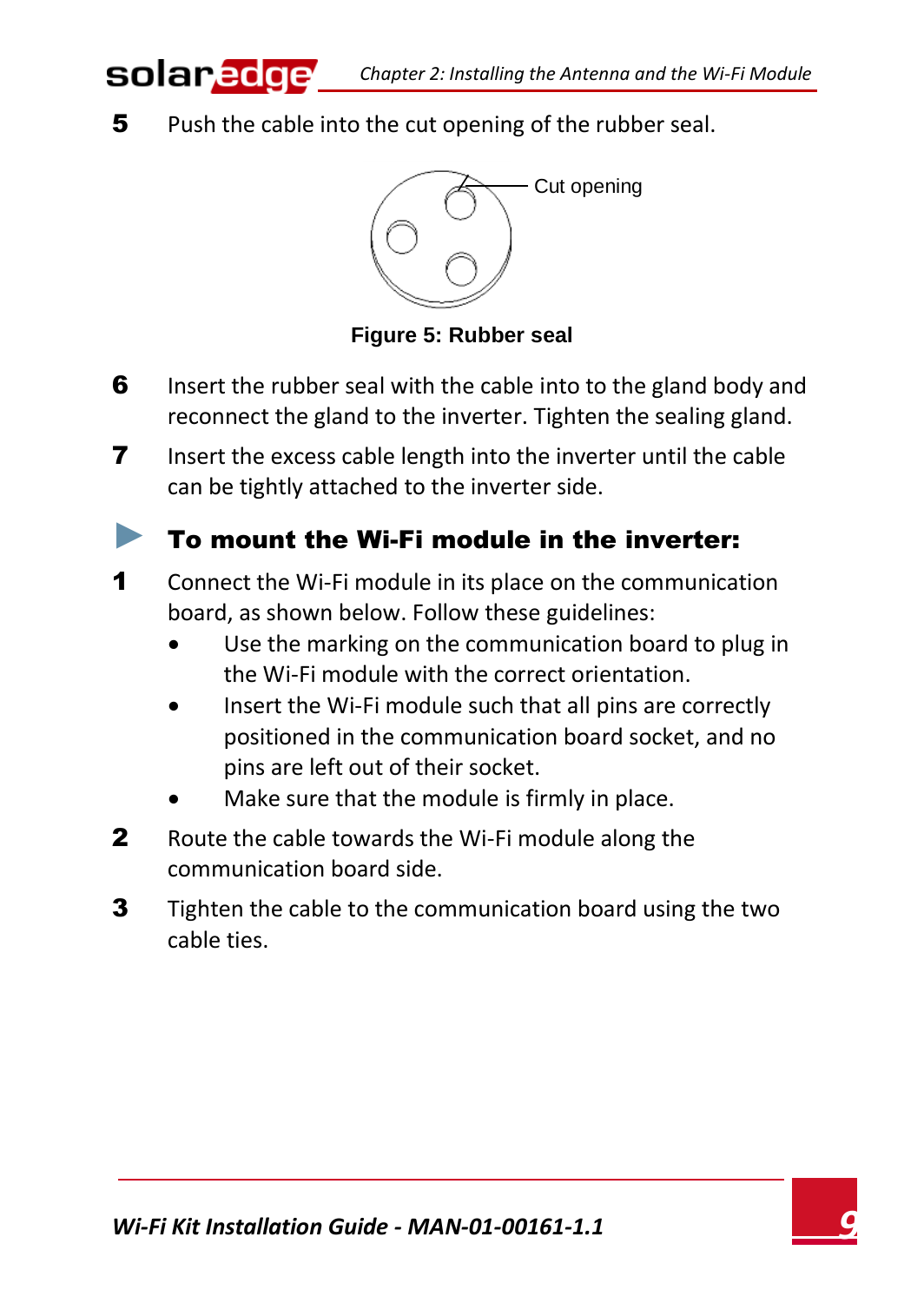solar<mark>edge</mark>

4 Connect the RF cable to the Wi-Fi module and tighten manually.



**Figure 6: Wi-Fi and RF cable on the communication board**

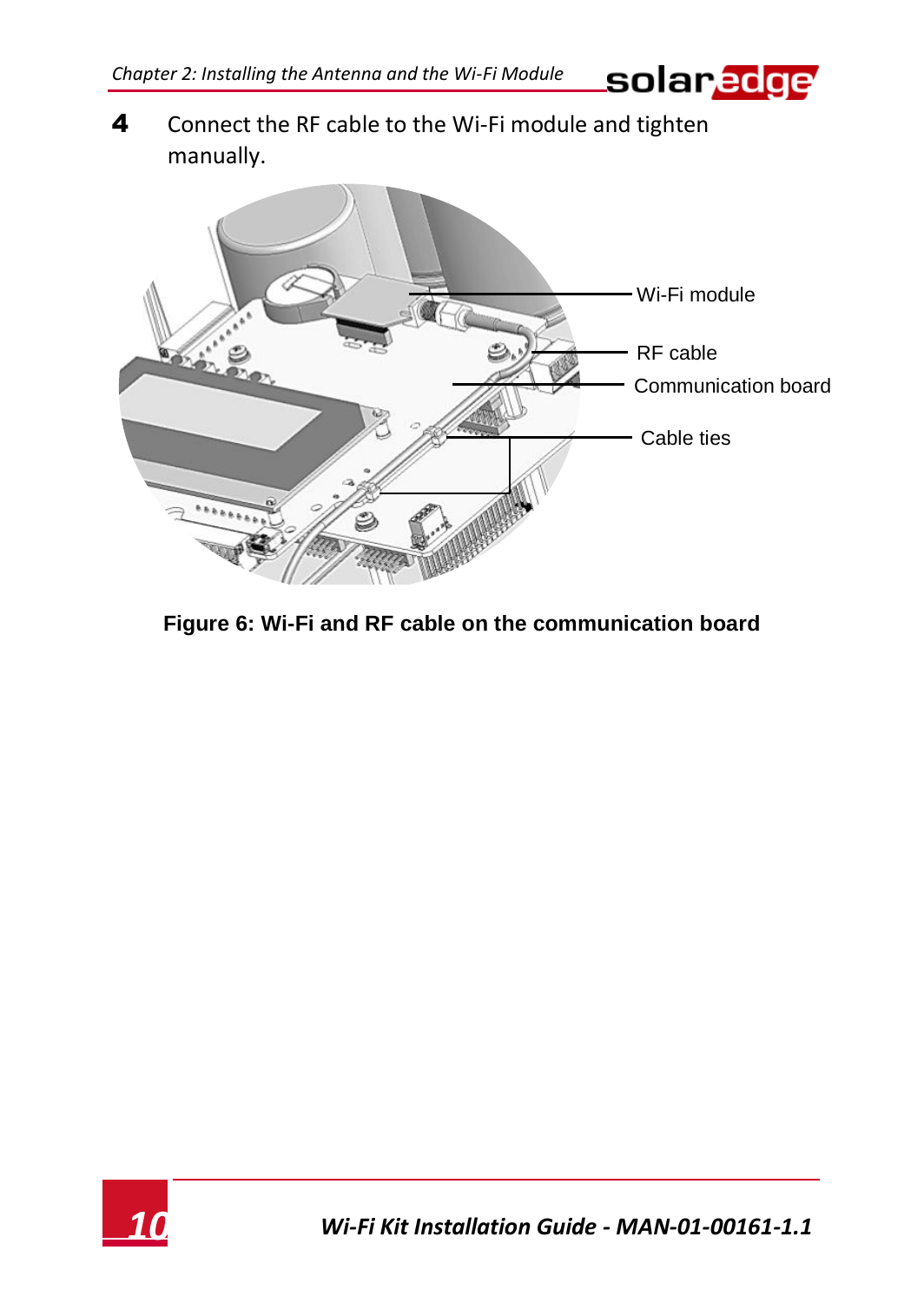# solar.<mark>edge</mark>

# <span id="page-12-0"></span>Chapter 3: Configuring the Wi-Fi **Communication**

- **IF If your router supports WPS mode (Wi-Fi Protected Setup), you** can connect to the router without keying in the Wi-Fi password. With WPS mode, you can configure the Wi-Fi connection using the LCD light button, thus without opening the inverter cover. Refer t[o Using the WPS Mode](#page-12-1)*,* below.
- $\blacksquare$  To connect to a selected network from a list of scanned networks, refer to *[Connecting to a Selected Network](#page-14-0)* on page [13.](#page-14-0)

### <span id="page-12-1"></span>Using the WPS Mode

The WPS mode is used to automatically allow a device with a wireless communication option (the inverter, CCG or SMI) to connect to the router without keying in the Wi-Fi password. The device only needs to detect the router's SSID (network name) and the password will be automatically assigned and saved on the wireless device.

The WPS is either a push button on the router or a clickable button on a wizard or utility screen. The procedure below describes using a WPS push button.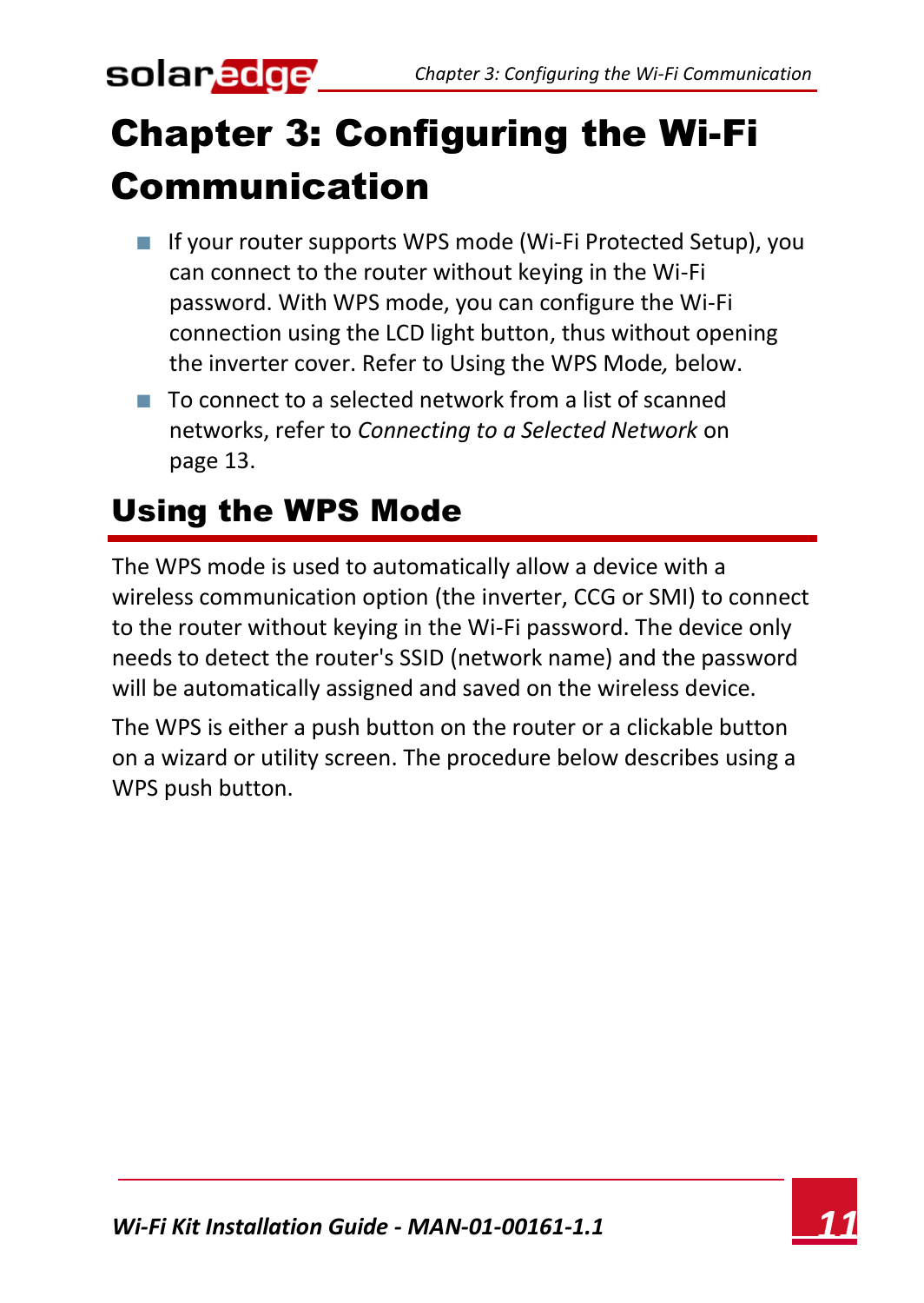

#### ► To connect using WPS:

- 1 Verify that the inverter ON/OFF switch is OFF.
- 2 Press and hold down the LCD light button for 5 seconds. When releasing, the main menu is displayed:

**O p t i m i z e r s p a i r i n g L a n g u a g e < e n g > C o m m u n i c a t i o n M a i n t e n a n c e I n f o r m a t i o n Exit**

- 3 Scroll down to the **Communication** submenu and select it. (Some of the menu items may vary depending on device and configuration).
	- **S e r v e r < L A N > L A N C o n f R S 4 8 5 – 1 C o n f < S > W i - F i C o n f R S 2 3 2 C o n f**
- 4 Select the **Server** submenu, scroll down to the **Wi-Fi** option and select it.
	- **LAN R S 4 8 5 Z i g b e e W i - F i R S 2 3 2 None**
- 5 Scroll down to the **Wi-Fi Conf** submenu and select it. If **Wi-Fi Conf <N/A>** indication appears, the Wi-Fi module is not installed correctly.

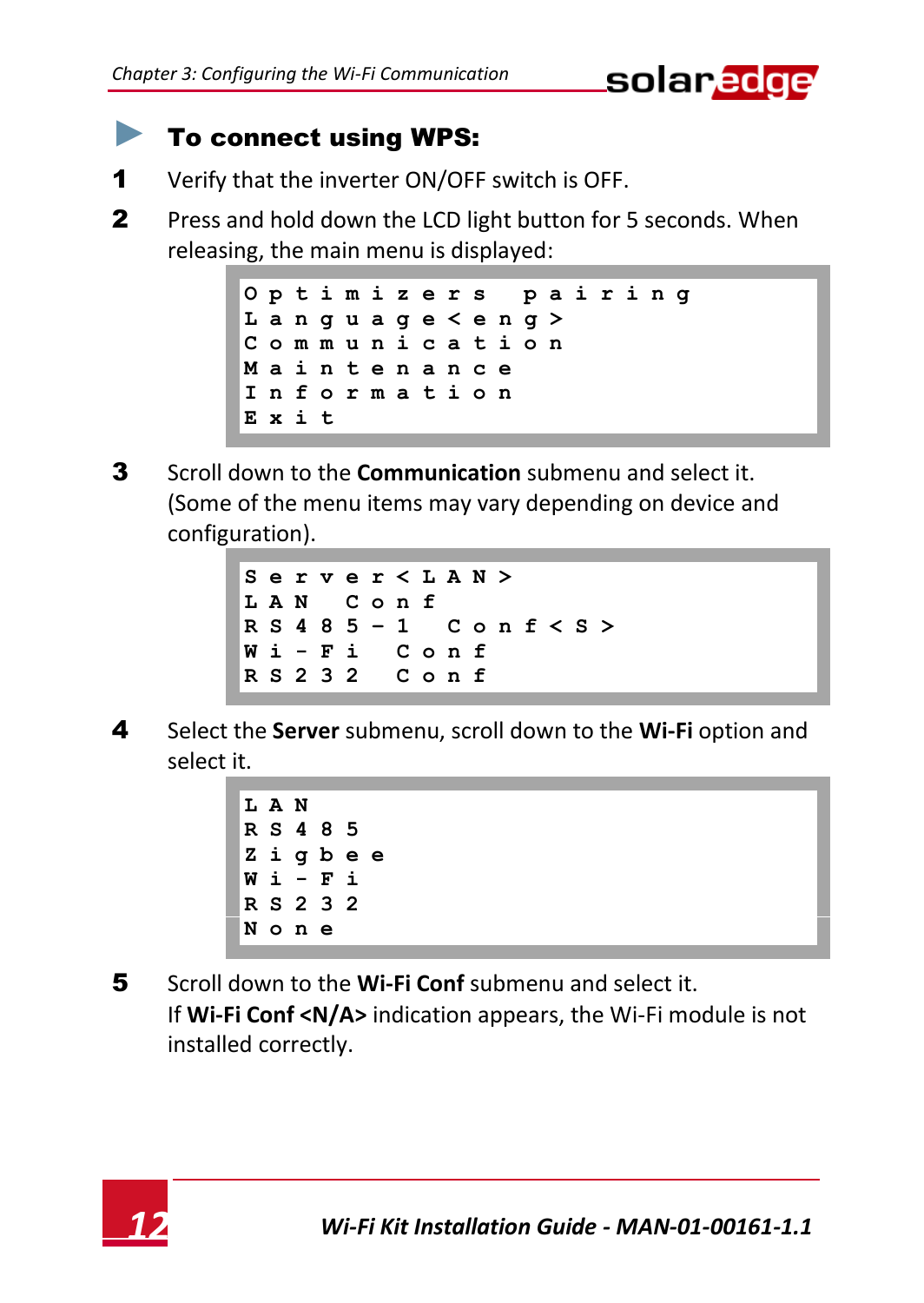- 6 Select **WPS mode**. The status message **Waiting** is displayed.
- 7 On your wireless router, locate the WPS button. Push and hold it down until a LED lights up (refer to your router manual).
- 8 On the inverter LCD, check that the message has changed to **Connected**.
- 9 Exit the Setup mode by pressing the **Esc** button in each submenu screen or wait for the device to exit Setup mode automatically, if no buttons are pressed for more than two minutes.

### <span id="page-14-0"></span>Connecting to a Selected Network

Use the internal user buttons to configure the connection.

#### <span id="page-14-1"></span> $\blacktriangleright$  To configure the inverter:

- 1 Verify that the inverter ON/OFF switch is OFF.
- **2** If not already done, remove the inverter cover as described in its manual.
- 3 Turn ON the AC to the inverter by turning ON the circuit breaker on the main distribution panel.



solar.edge

#### **WARNING!**

ELECTRICAL SHOCK HAZARD. Do not touch uninsulated wires when the inverter cover is removed.

4 Press the **Enter** button for at least 5 seconds. The following message is displayed:

> **P l e a s e ent e r P a s s w o r d \* \* \* \* \* \* \* \***

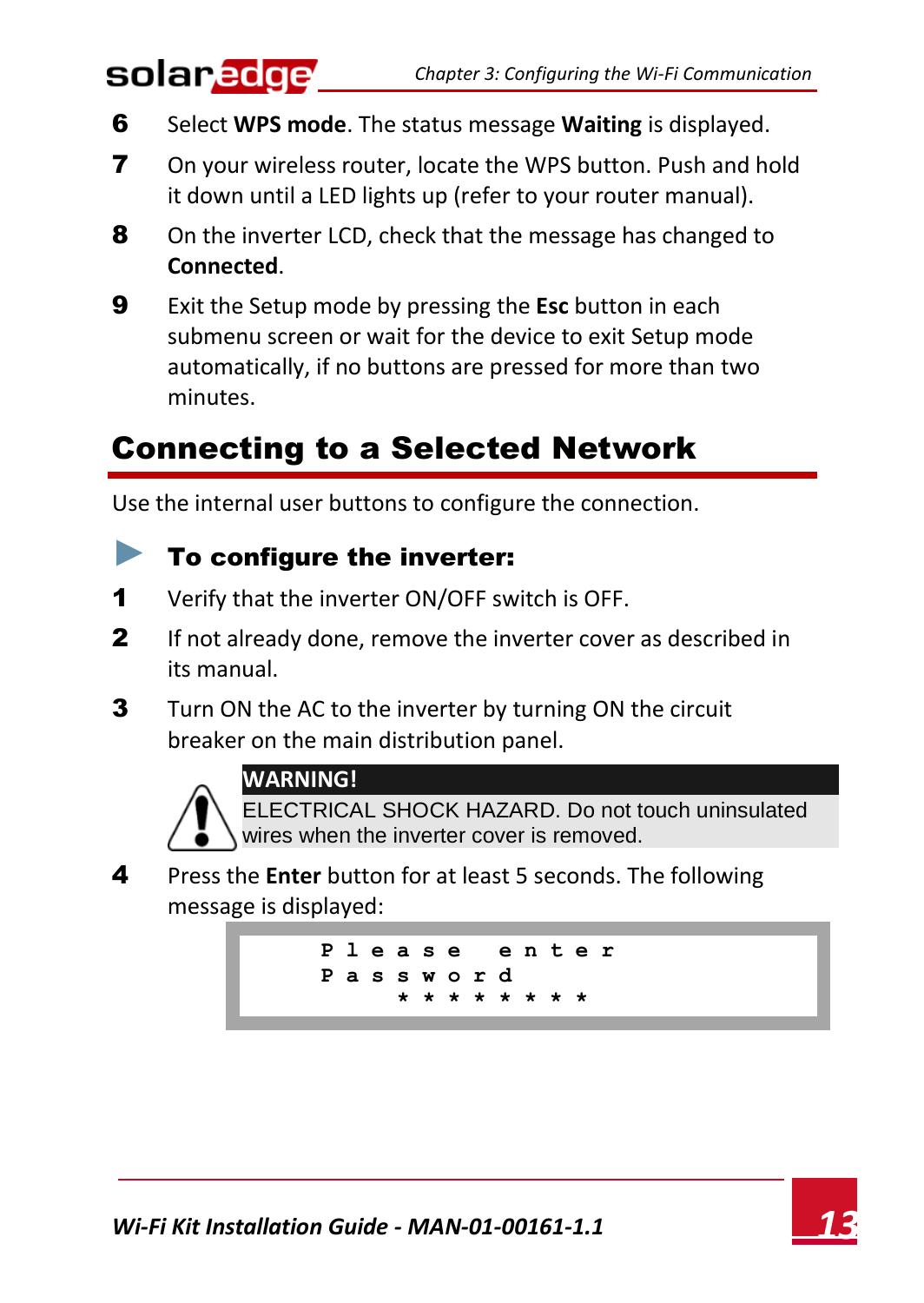5 Use the three right-most buttons to type in the following password: **12312312**. The following message is displayed:

solar<mark>edge</mark>



6 Scroll down to the **Communication** submenu and select it. (Some of the menu items may vary depending on device and configuration).

```
S e r v e r < L A N >
L A N C o n f
R S 4 8 5 – 1 C o n f < S >
W i - F i C o n f
R S 2 3 2
```
7 Select the **Server** submenu, scroll down to the **Wi-Fi** option and select it.

```
LAN
R S 4 8 5
Z i g b e e
W i - F i
R S 2 3 2
None
```
8 Scroll down to the **Wi-Fi Conf** submenu and select it. If **Wi-Fi Conf <N/A>** indication appears, the Wi-Fi module is not installed correctly.

```
S c a n N e t w o r k s
S e t k e y
W P S m o d e
L o a d D e f a u l t s
```
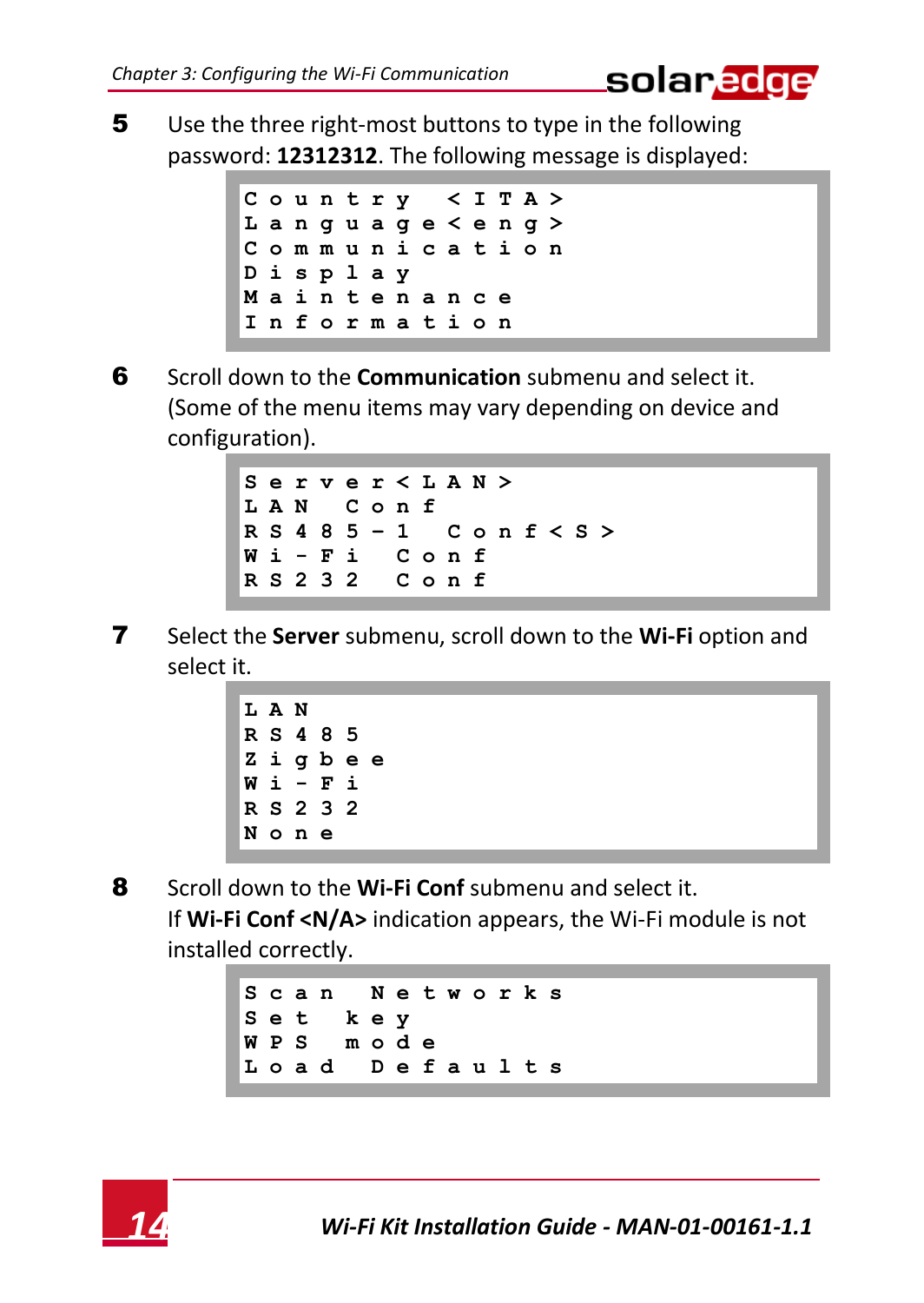9 Select **Scan Networks**. The status message **Scanning** is displayed during scanning, and a list of available networks is displayed, showing their SSID and signal strength (RSSI) (L=Low, M=Medium, H=High).



If no network is found, the message **No Networks Found** is displayed. Refer to *[Appendix A: Troubleshooting](#page-19-0)* on pag[e 18.](#page-19-0)

**10** Select the required network from the list.

solaredge

11 If the selected network requires a security key, enter the key (up to 20 characters). Long-press the **Enter** button.

> **E n t e r K e y : X X X X X X X X X X**

- 12 If you entered an invalid key, select **Set Key** from the menu and enter a new security key (no need to reselect the network). The system starts the connection process. Connection time may take up to 30sec, after which the message **Connected** is displayed on the LCD for 5 seconds.
- 13 Exit the Setup mode by pressing the **Esc** button in each submenu screen or wait for the device to exit Setup mode automatically, if no buttons are pressed for more than two minutes.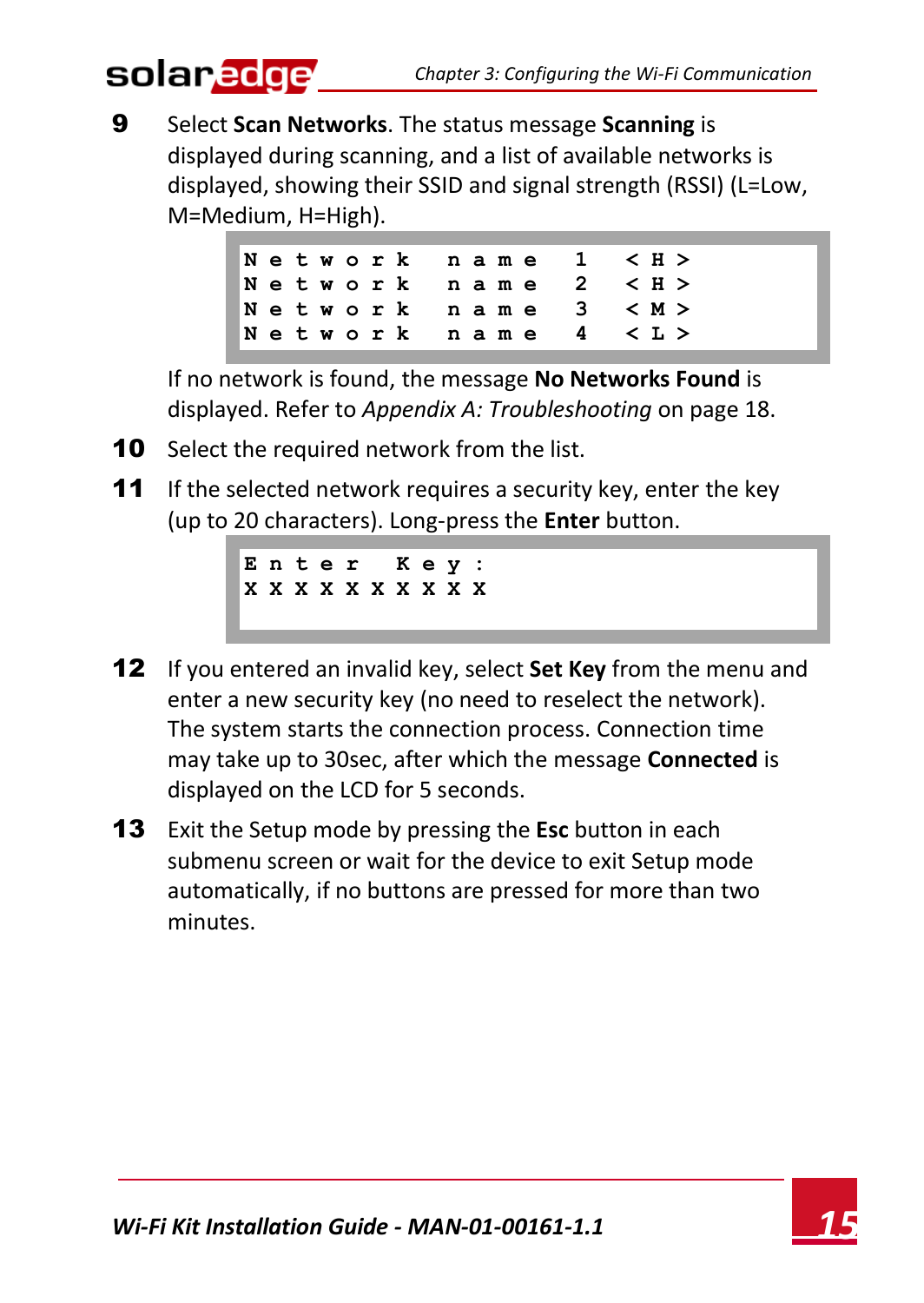

### <span id="page-17-0"></span>Verifying the Connection

1 Use the LCD light button or the up/down LCD user buttons to scroll down to the Server Status screen, and check the Wi-Fi status.

> **S e r v e r : W i - F i < S \_ O K >** S t a t u s :

**Status**: Displays <OK> if the inverter established a successful connection and communication with the specified port (Wi-Fi module). If **OK** is not displayed, or there is an error/status message, refer to *[Appendix A: Troubleshooting](#page-19-0)* on pag[e 18.](#page-19-0)

2 Use the LCD light button or the up/down LCD user buttons to scroll down to the Wi-Fi Status screen, and check the Wi-Fi settings.

| IP: 192.168.2.119           |  |  |  |  |  |  |  |  |
|-----------------------------|--|--|--|--|--|--|--|--|
| GW: 192.168.2.1             |  |  |  |  |  |  |  |  |
| IS S I D : x x x x x x x x  |  |  |  |  |  |  |  |  |
| R S S I : < L / M / H / - > |  |  |  |  |  |  |  |  |

- **IP**: The DHCP address
- **GW**: The gateway IP address
- **SSID**: Service Set Identifier the name of a wireless local area network (WLAN). All wireless devices on a WLAN must employ the same SSID in order to communicate with each other.
- **RSSI**: The receive signal strength indication of the closest Wi-Fi in the SolarEdge system.  $L = low$ ,  $M = medium$ ,  $H = h$ igh and  $- = n$ o signal.

If a Wi-Fi module is not assembled or the communication board cannot communicate with it, the message **No Wi-Fi** is displayed in the RSSI field.

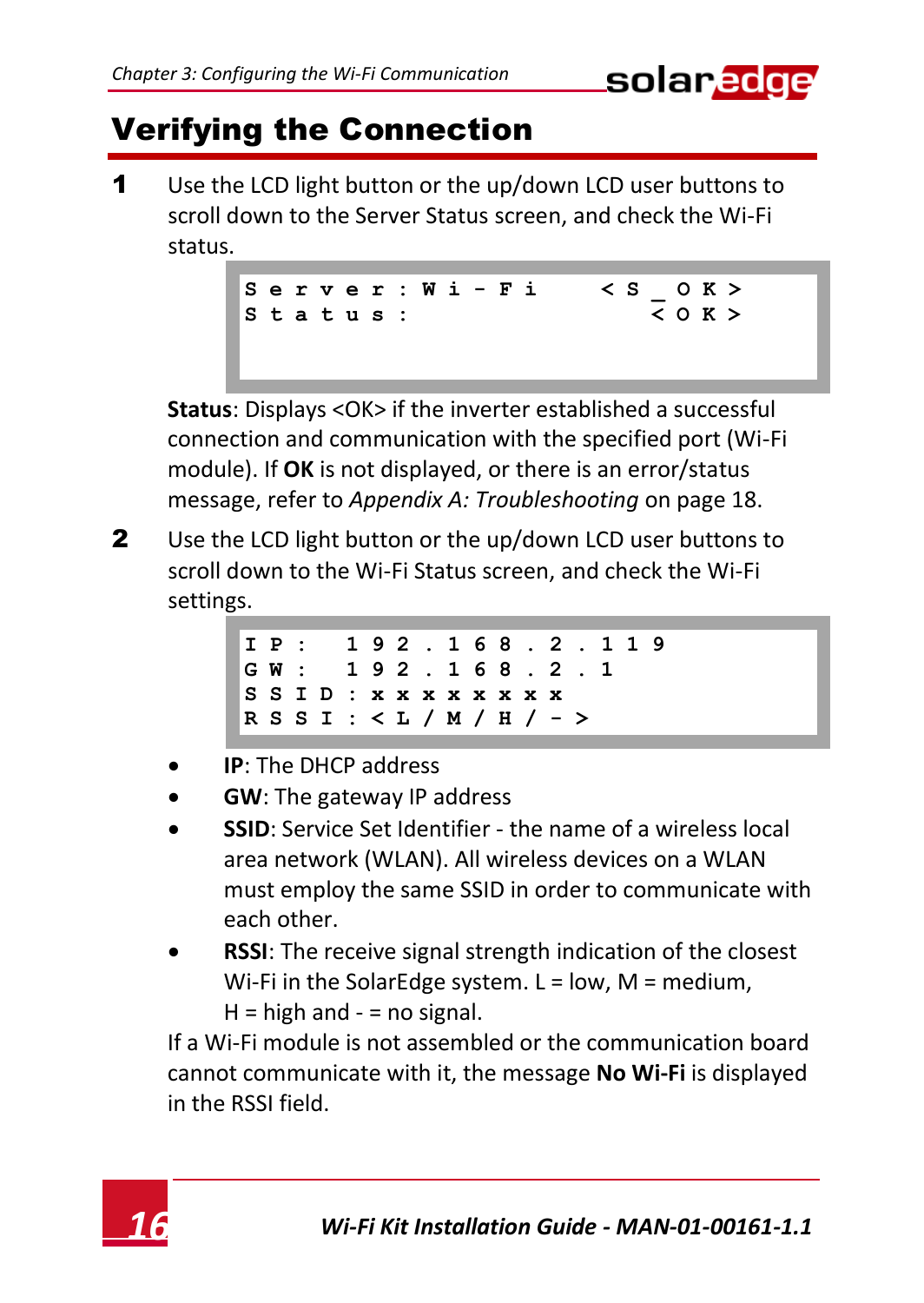**3** Wait for the inverter to connect to the SolarEdge monitoring portal. This may take up to two minutes.

A message similar to the following appears on the LCD panel:



**S\_OK**: Indicates that the connection to the SolarEdge monitoring portal is successful. If S\_OK is not displayed, refer to *[Appendix A: Troubleshooting](#page-19-0)* on pag[e 18.](#page-19-0)

- 4 Close the inverter cover as described in its manual. Check for proper cover fastening to ensure sealing.
- 5 Turn the ON/OFF switch ON.

solar<mark>edge</mark>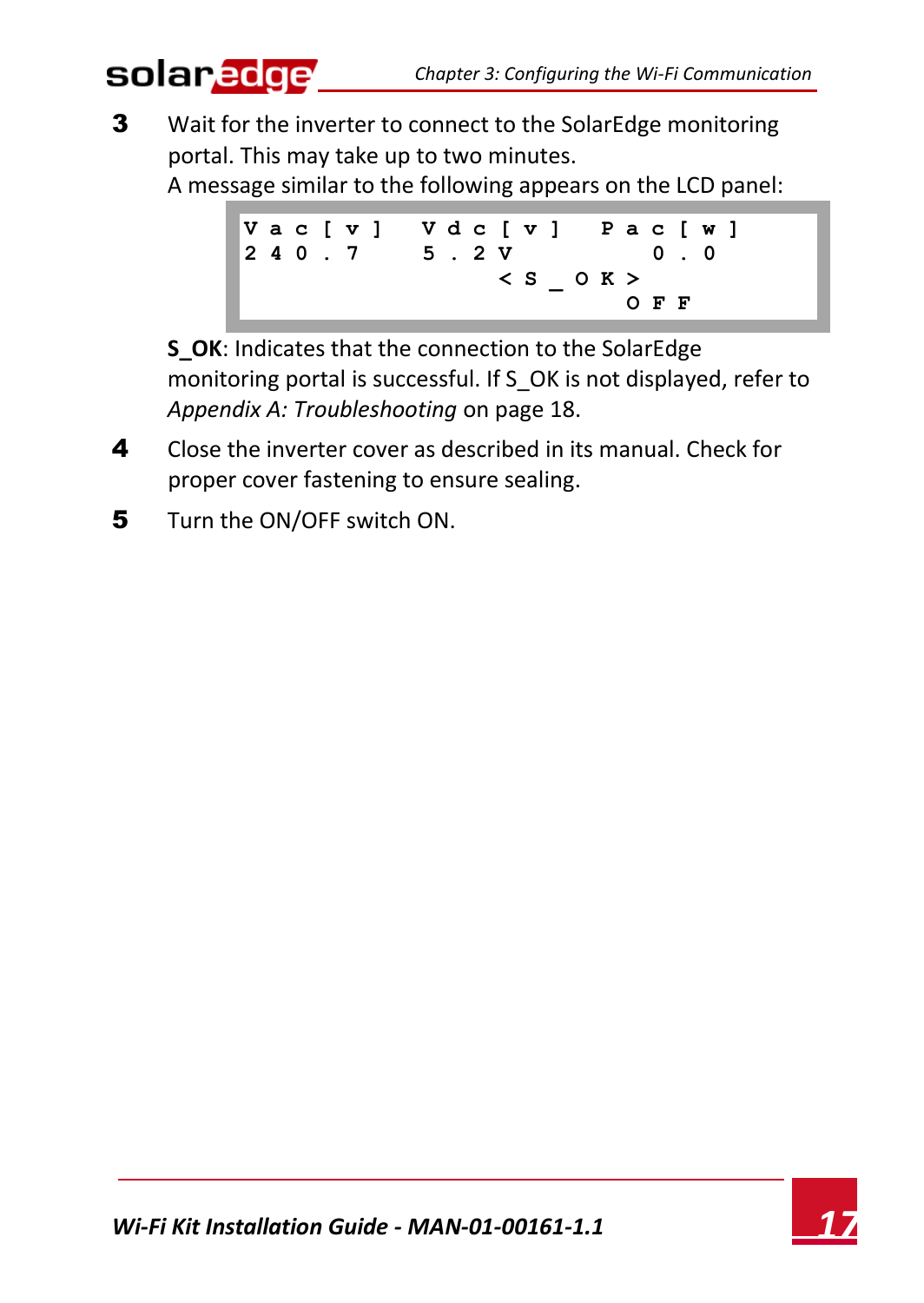

## <span id="page-19-0"></span>Appendix A: Troubleshooting

- 1 Network scanning troubleshooting:
	- If no network is found during network scanning, the message **No Networks Found** is displayed for 5 seconds.
		- o Retry scanning for networks.
		- o Check if a laptop/tablet/smartphone can find a network from the SolarEdge device location.
		- o Check the antenna connection and RF cable for defects and disconnections.
	- If network scanning failed, the following message is displayed for 5 seconds before returning to the Wi-Fi Conf menu:



Retry scanning for networks.

2 If **No Wi-Fi** is displayed in the RSSI field of the Wi-Fi Status screen, check that a Wi-Fi module is correctly assembled.



3 When using Wi-Fi communication, check the Server Communication Status screen for communication status or errors.

> S **e r v e r** : **W** i - **F** i < S \_ O K ><br>S + a + u s · < O K > **Status: < E r r o r / s t a t u s M e s s a g e >**

An error/status message may be displayed indicating a communication connection failure.

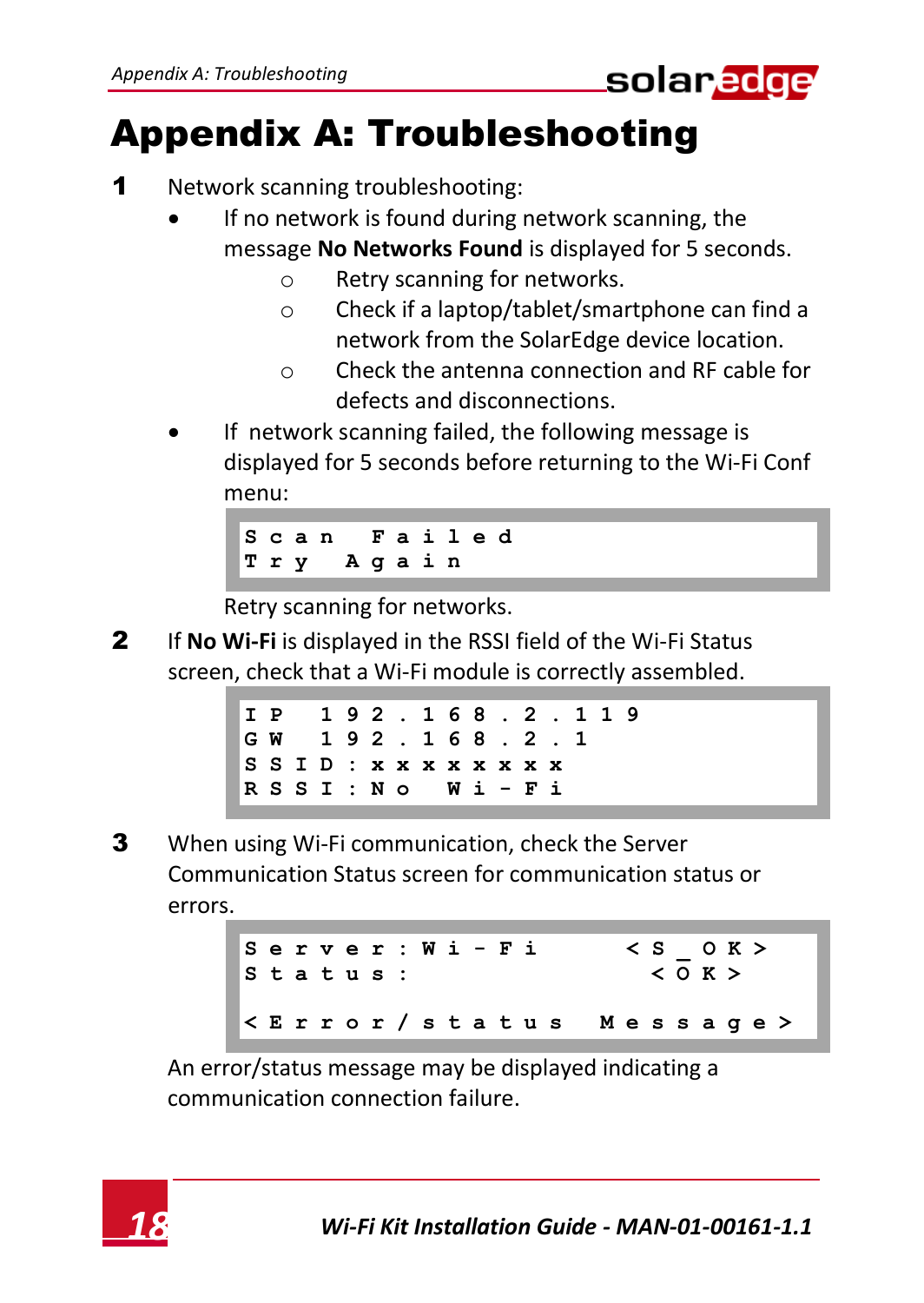### solar<mark>edge</mark>

The following are the possible status or error messages:

- Status messages:
	- **Authenticating** Awaiting WPA or WPA2 authentication
	- **Waiting for IP** The module joined a network and is waiting for the IP configuration to complete, that is, waiting for a DHCP provided address.
	- **Scanning** The module is currently scanning for the configured SSID
- **Error messages:**<br>No modem
	- **No modem detected** The internal Wi-Fi modem is not connected
	- **Key invalid** A wrong password or invalid character length was inserted
	- **Association failed** The network was found, but joining the network has failed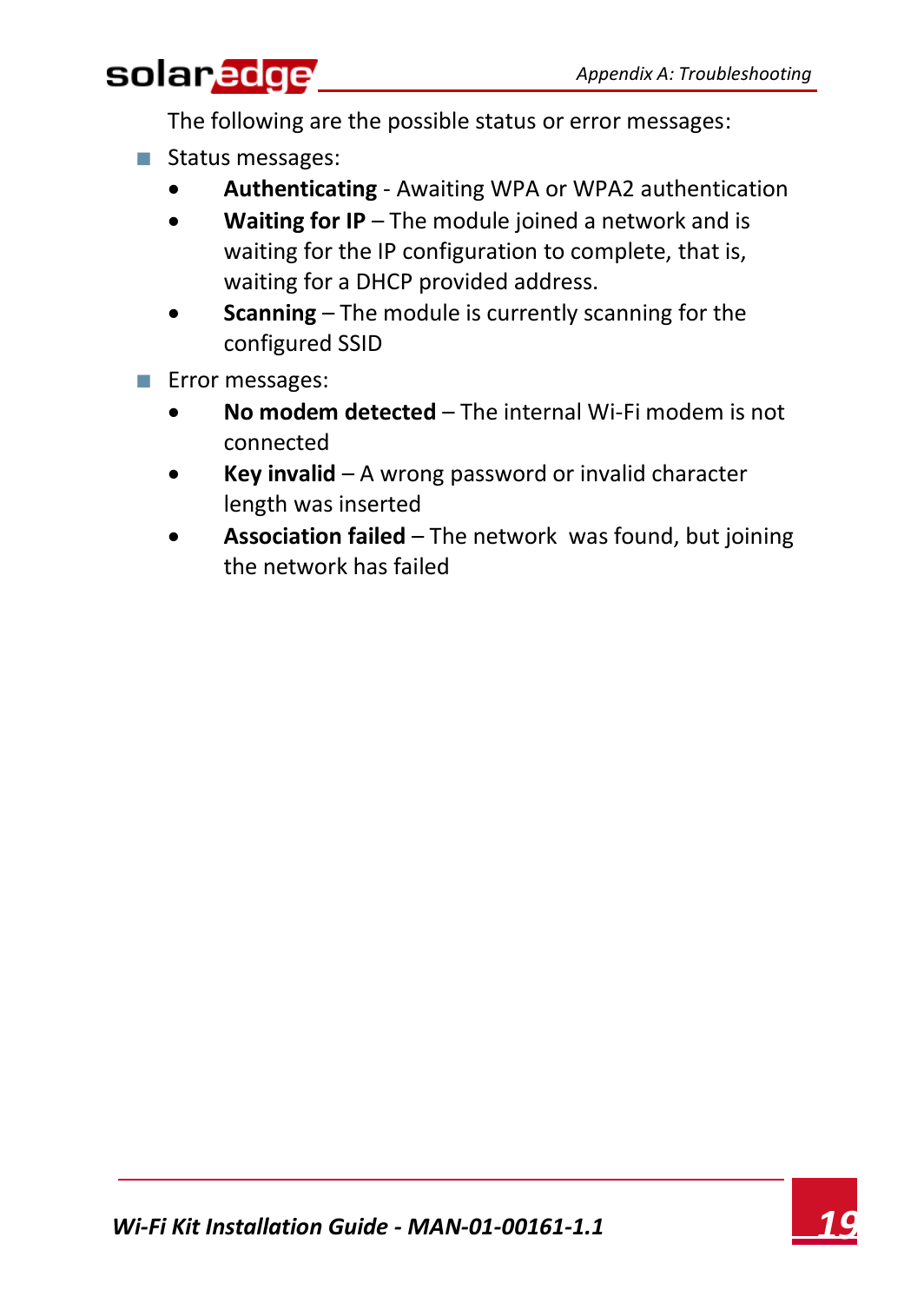

### <span id="page-21-0"></span>Appendix B: Technical Specifications

| Performance                         |                                                                           |                 |  |  |  |  |  |
|-------------------------------------|---------------------------------------------------------------------------|-----------------|--|--|--|--|--|
| Transmit power                      | 16                                                                        | dB <sub>m</sub> |  |  |  |  |  |
| Receiver sensitivity                | $-93$ to $-71$                                                            | dB <sub>m</sub> |  |  |  |  |  |
| Antenna connector                   | RP-SMA                                                                    |                 |  |  |  |  |  |
| FIRP with antenna                   | 20                                                                        | dBm             |  |  |  |  |  |
| Outdoor (LOS) range                 | 250                                                                       | m               |  |  |  |  |  |
| Indoor range <sup>®</sup>           | 30                                                                        | m               |  |  |  |  |  |
| Max. power consumption<br>@transmit | 1                                                                         | W               |  |  |  |  |  |
| <b>Networking and Security</b>      |                                                                           |                 |  |  |  |  |  |
| Security                            | WPA-PSK.WPA2-PSK and WEP                                                  |                 |  |  |  |  |  |
| Channels                            | 13 channels                                                               |                 |  |  |  |  |  |
| <b>Wireless LAN</b>                 |                                                                           |                 |  |  |  |  |  |
| Standards                           | 802.11b/g/n                                                               |                 |  |  |  |  |  |
| Data rates                          | 1 to 72                                                                   | <b>Mbps</b>     |  |  |  |  |  |
| Modulation                          | 802.11b: CCK, DSSS;<br>802.11g/n: OFDM with BPSK,<br>QPSK, 16-QAM, 64-QAM |                 |  |  |  |  |  |
| Module dimension (L x W)            | 2.438 x 3.294 / 0.960 x 1.297                                             | cm/in           |  |  |  |  |  |
| Regulatory approvals                | ETSI (Europe) C-Tick (Australia)<br>Telec (Japan)                         |                 |  |  |  |  |  |

<sup>\*</sup> Approximate values, may differ depending on specific installation conditions



1